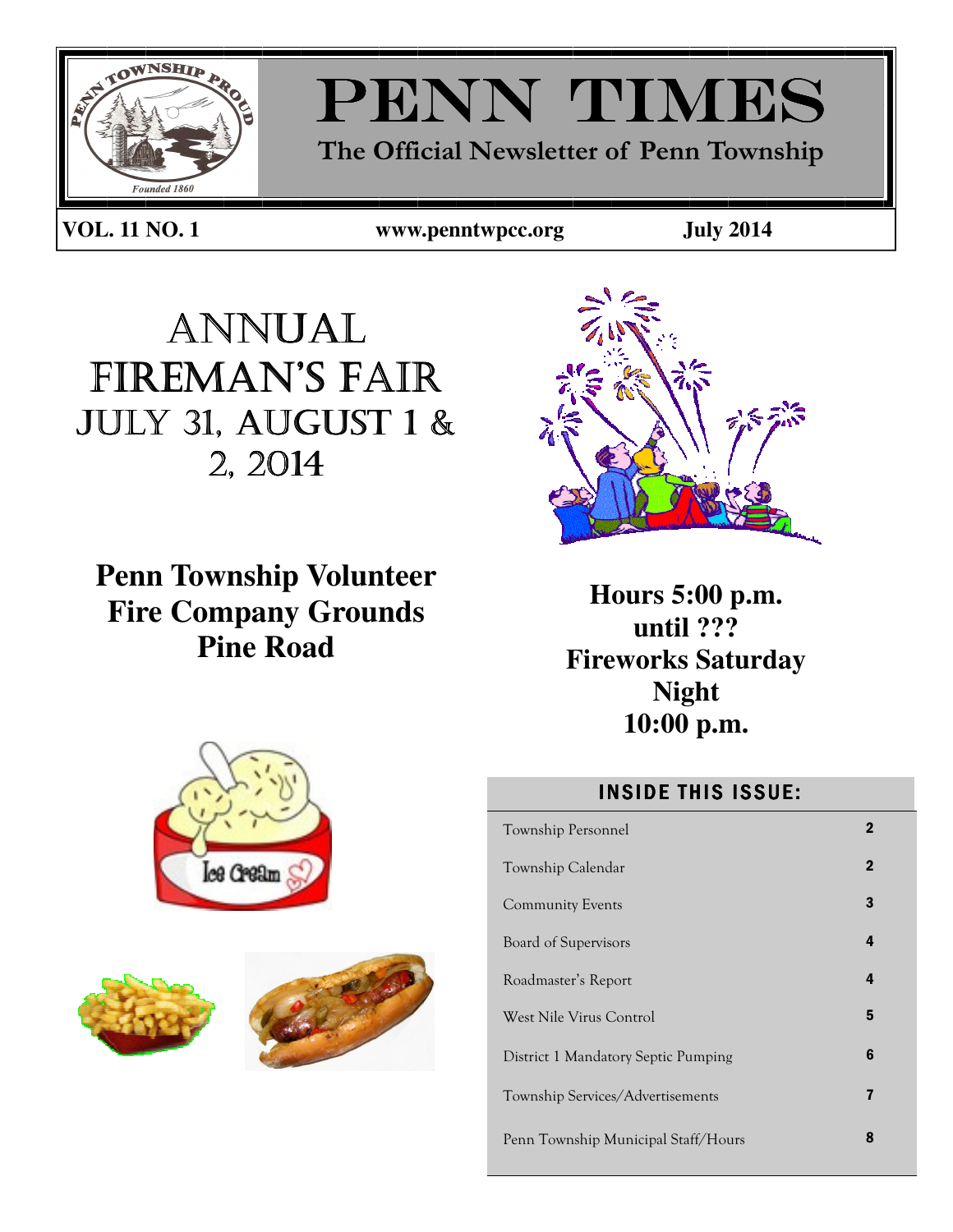#### **Penn Township Personnel**

*Zoning Hearing Board* 

Holbert Myers - Chair Todd Vogelsong - Vice-Chair Linwood Clippinger Richard Mislitsky - Solicitor

#### *Planning Commission*

Dan Ries— Co- Chair Max Klein – Co-Chair Marcia Leeds - Secretary Victor Barrick Kathy Hughes Gary Cribbs

#### *Parks & Recreation Board*

Pat Walker - Chairman Susan Whitesel - Secretary

#### *Fire Company Executive Officers*

John Wardle– President 776-7266 Tim Knepp, Sr. – Vice President Wayne Hockensmith – Treasurer Pat Sangialosi - Secretary Sally Miller -Assistant Secretary Cindia Whistler– Financial Secretary John Wardle Jr-Chaplain

#### *Fire Company Line Officers*

Robert Kough, Jr. – Fire Chief Chris Alleman – Deputy Chief Doug Stum - Assistant Chief Barry Shoff - Captain Ryan Finkey - Lieutenant Tim Knepp, Sr. – EMS Captain Joe Miller - EMS Lieutenant

#### *Fire Company Auxiliary*

Anna Group – President Sandy Morrision – Vice President Mary Wert – Secretary Joyce Wardle – Assistant Secretary Marcia Leeds – Treasurer Kay Kann – Financial Secretary Cindia Whisler - Facility Contact

#### *Fire/Police Members*

| Jim Sheaffer - Captain   |
|--------------------------|
| Ricky Stitt - Lieutenant |
| Leon Kitner              |
| <b>Art Danner</b>        |
| Wayne Hockensmith        |
| <b>Steve Cohick</b>      |

Ron Tritt Ira Wagner John J Wardle Jr Robert Alleman John Ickes

#### *Fire Company Trustees*

Barry Shoff

Tim Knepp, Sr. Sean Conaway<br>
Denny Shoff Shoff John J Wardle John J Wardle

*Emergency Management Coordinator*  Robert Kough, Jr. – 226-6537 Ernie Beecher - Deputy

*Codes Enforcement Officer*  Tim Knepp, Sr. Jim Sheaffer—Assistant Paul Seiders—Assistant

*Vacancy Board* 

J. Michael Ickes - Chair

*Loan Grant Coordinator* 

Buck Shuller

# **2014 Township Calendar**

All meetings are held at the Township building , 1301 Centerville Road, Newville, PA at 7:00 pm unless otherwise stated.

#### *July*

- 3 Park & Recreation Committee
- 9 Zoning Hearing Board
- 10 Board of Supervisors Meeting
- 21 Planning Commission Meeting
- 31 Annual Firemen's Festival

#### *August*

- 1 & 2 Annual Firemen's Festival
- 7 Park & Recreation Committee
- 13 Zoning Hearing Board
- 14 Board of Supervisors Meeting
- 18 Planning Commission Meeting
- 24 PTVFC Breakfast

#### *September*

- 4 Park & Recreation Committee
- 10 Zoning Hearing Board
- 11 Board of Supervisors Meeting
- 15 Planning Commission Meeting
- 20 PTVFC Yard Sale, Chicken BBQ
- 27 PTVFC Pot Pie Supper
- 28 Breakfast

**NOTE:** Fire Company BINGO is held every Friday night, 7:00 at the Fire Hall

#### **PENN TOWNSHIP FIRE COMPANY AUXILIARY SOUP SALE**

Ham Bean and Beef Vegetable Soup by the Quart

\$4.50 per Quart (containers will be provided)

Soup Will be Available to be picked up between 12:00 PM (Noon) and 1:00 PM

ADVANCED ORDERS ARE STRONGLY SUGGESTED

ORDER BY CALLING 717-776-3089 OR 717-249-4667 Please Order by October 17, 2014

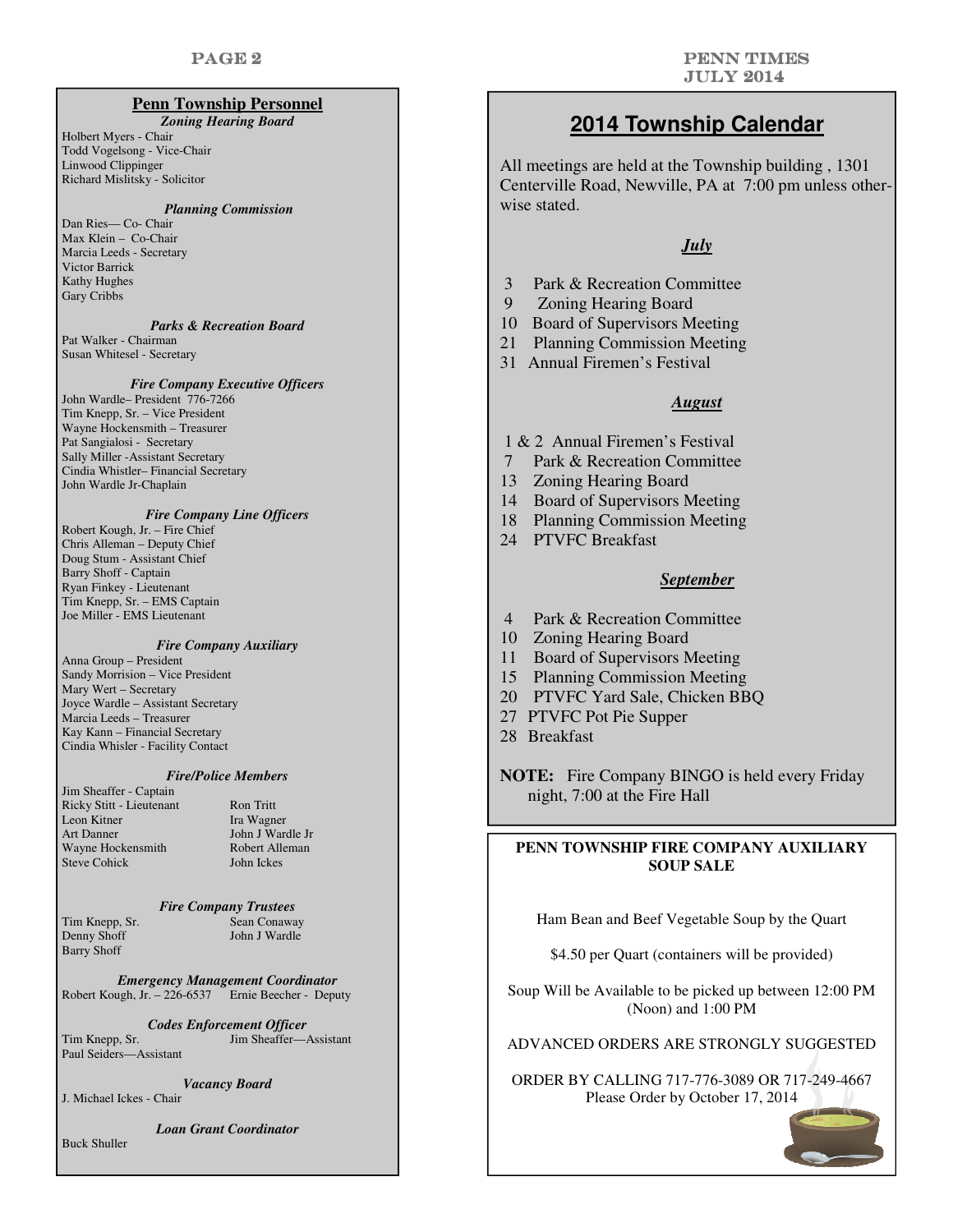# **COMMUNITY EVENTS**

# **SOUTH FAIRVIEW 1st CHURCH OF GOD**

Rummage & Bake Sale

Friday, September 5 8—4 Saturday September 6 8—2

After 12 on Saturday \$1.00 a Bag

Church located at:



1212 Centerville Road Newville, PA



Penn Township Board of Supervisors have replaced the flagpole and sign at the Township Building. The new sign was designed by Supervisor Sheaffer and installed by him. Supervisor Sheaffer and Paul Seiders, Jr. did the masonry Ian Tipping work and the road crew erected the new flagpole. Landscaping around the new sign will be done this Fall as an Eagle Scout project.

Schedule 150<sup>th</sup>. Anniversary The Huntsdale Church of the Brethren

**July 13** Old Fashioned Picnic Sunday School at 9:00 AM, Worship at 10:00 AM Sunday School and Worship outdoors weather permitting, please bring your lawn chairs. A Carry in lunch and old fashioned games will follow. Sunday School: Glenn Hassinger Worship: Bill Waugh, Dist. Exect.

Worship Leader: Pastor Jan

Saturday Sept. 27 Apple Butter Making Replogle Family

## October 5 Love Feast Sunday

 Worship Prue Yelinek preaching in the morning (Love Feast Preparatory) Worship at 10:30, Sunday School at 9:20 Jonathan Bream Leading Love Feast in the Evening at 6:30

# October 12 150<sup>th</sup>. Anniversary Celebration Sunday

Sunday School: Teacher to Be Announced Worship: Jonathan Shively Preaching in the morning

A Carry In Dinner will follow worship. Sunday School at 9:20 Worship at 10:30

The public is invited to attend any or all of these celebration events.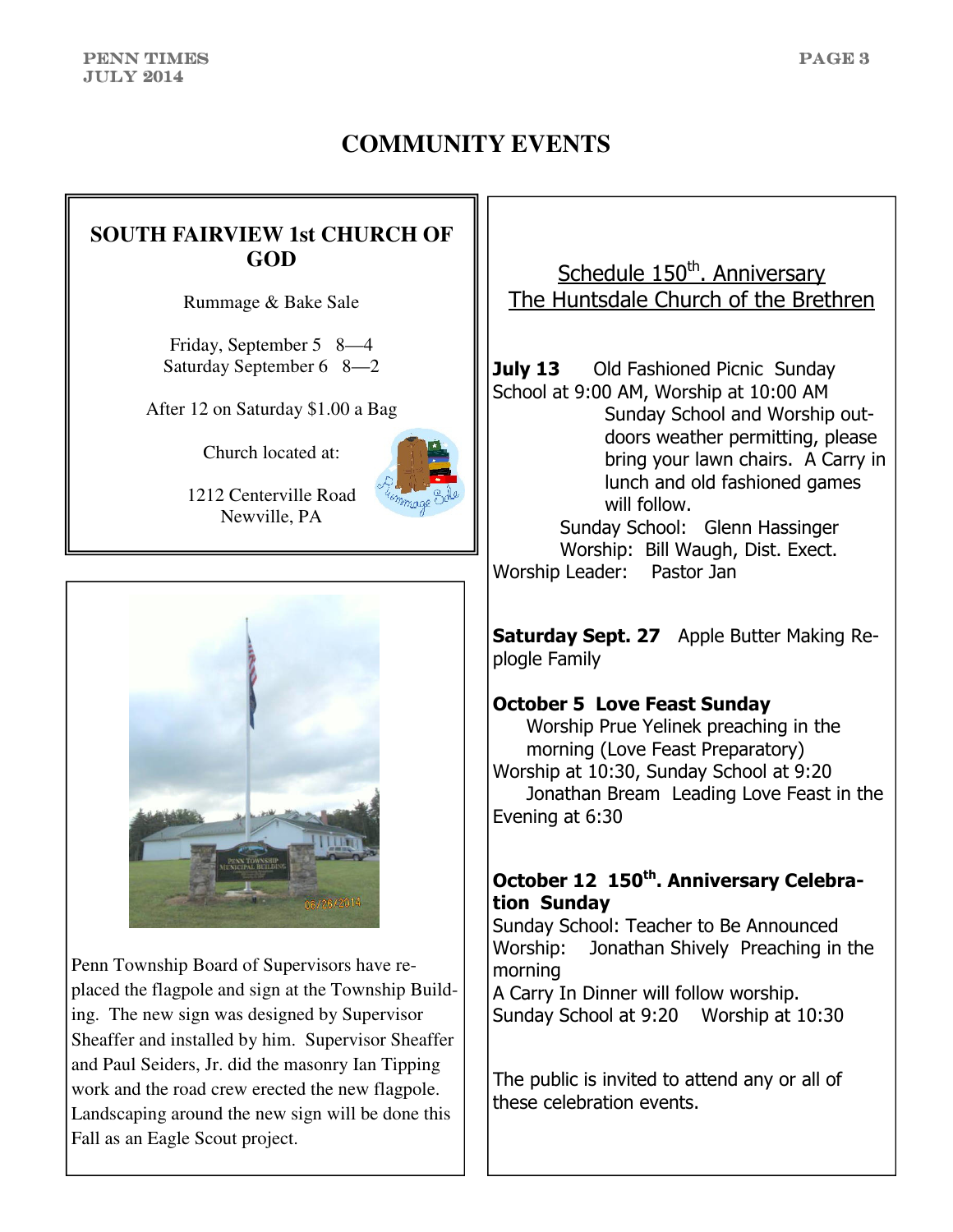# **Board of Supervisors**

The complete minutes of the Supervisors' Meetings are available, once they are approved, at the Township Building or on our website, www.penntwpcc.org.

#### October 2013

- Approved Dobbs Subdivision
- Accepted resignation of Matthew Farkas from Zoning Hearing Board
- Appointed Linwood Clippinger to Zoning Hearing Board
- Granted Conditional Use Application 2013-003 Sheri Napoli for a Low Impact Business

#### November 2013

- Adopted Ordinance 2013-005 Animal Nuisance Ordinance
- Adopted Ordinance 2013-006 Non-Traffic Citation **Ordinance**
- Adopted Ordinance 2013-007 Amendments to Zoning **Ordinance**
- Adopted Ordinance 2013-008 Repeal of Per Capita Tax
- Approved 2014 Budget that had been advertised and posted at the Township Building

#### December 2013

- Set date of January 6, 2014 for the Reorganization Meeting and January Board of Supervisors Meeting
- Approved Short Term Disability Insurance for full time employees
- Approved Pension Fund Disclosure

#### January 2014

- Approved Resolution 2014-006 Nolt Septic Module
- Approved purchase of AED for the District Magistrate Office
- Approved purchase of new dump truck

#### February 2014

- Approved Nolt Subdivision on Ritner Highway
- Approved purchase of laptop for maintenance personnel
- Adopted Resolution 2014-007 Special Fire Police
- Adopted Resolution 2014-008 Emergency Operations Plan
- Approved joining the Central Pennsylvania Energy Consortium

#### March 2014

- Approved Key Logistics Park revised roadway plan
- Adopted Ordinance 2014-001 Zoning Amendments
- Approved Jim Sheaffer as Assistant Zoning/Codes **Officer**
- Approved purchase of new printer for Treasurer

#### April 2014

- Adopted Resolution 2014-009 IDI Sewer Module
- Adopted Ordinance 2014-002 Amendments to Alternative Dispute Resolution
- Denied Conditional Use Application 2014-001 Shetron Manufacturing, 85 Kutz Road for a trucking company
- Approved Conditional Use Application 2014-002 Penn Township Volunteer Fire Company 1750 Pine Road for a digital sign
- Approved Conditional Use Application 2014-003 Young's ATV 1770 Walnut Bottom Road for a propane filling station

#### May 2014

- Adopted Ordinance 2014-003 Lock Box Ordinance
- Adopted Ordinance 2014-004 Alarm Ordinance
- Approved WCCOG Road Materials Bid
- Approved WCCOG Line Painting Bid
- Adopted Resolutions 20141-010 & 011 for PennDOT Traffic Signal Applications
- Approved \$100.00 donation to the Cumberland County Historical Society

#### **ROADMASTER'S REPORT**

Please remember to give the road crews plenty of room when they are mowing, trimming brush and patching the roads.

We will be tar and chipping South Side Drive, Cornman Drive and Kutz Road this summer. Please watch for the crews when these projects are under way.

The Township rented a crack sealer for a week earlier this year

to patch several Township roads. It was a big time saver. We hope to rent it again in the Fall to get the roads we were unable to get done because of the weather.

We will be taking deliver of a new dump truck the first or second week of July. It will replace a thirteen year old truck that is starting to spend a lot of time in the shop.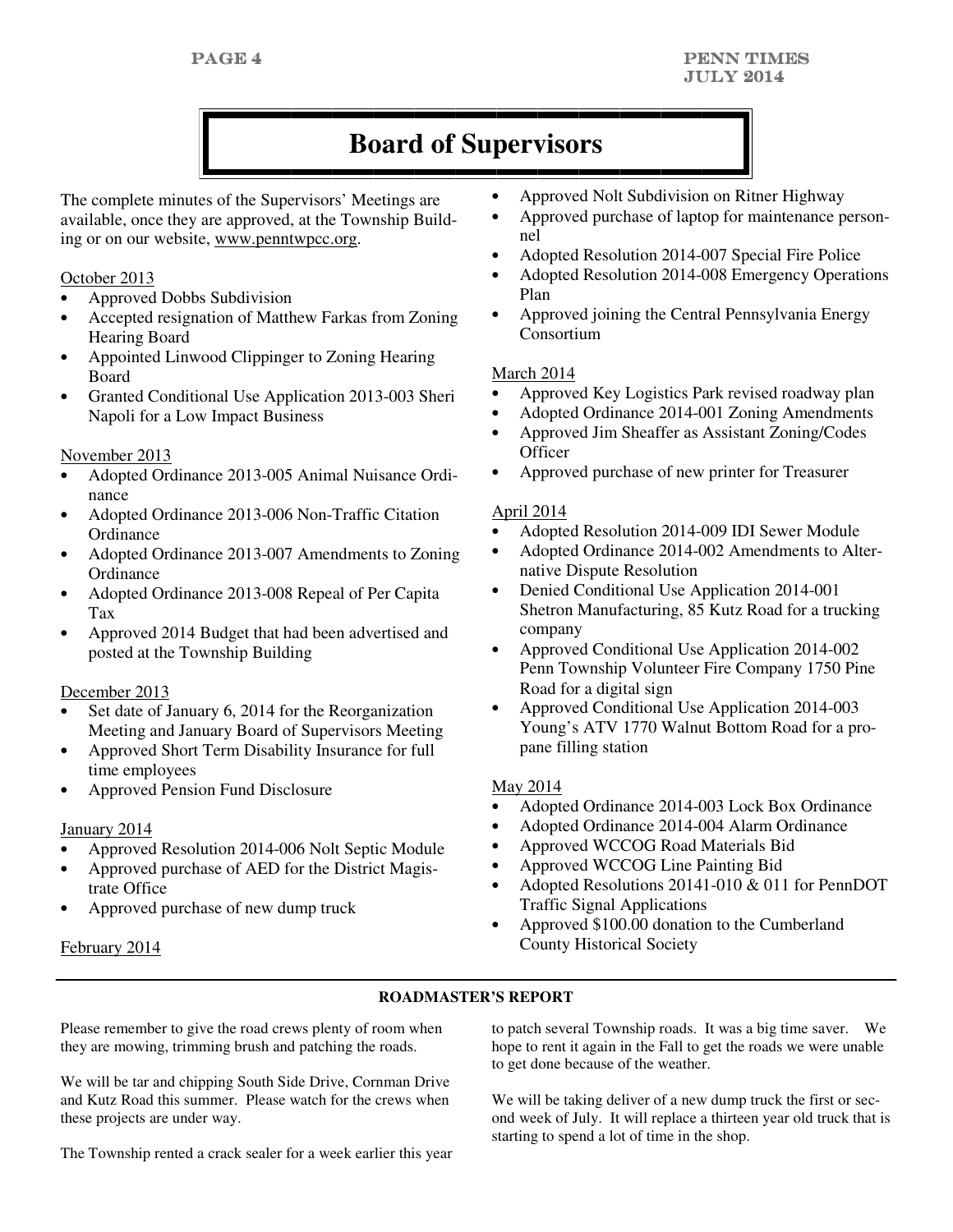# **WEST NILE VIRUS MOSQUITO CONTROL**

The DEP West Nile Grant to Cumberland County this year included funds for specific educational resources. Cumberland and York Counties are using billboards and sign advertisements as alternative media to connect with the community.

When West Nile Virus is found present it is often considered necessary to conduct a County Evening Spray Control Program in coordination with DEP. To better inform the public in areas that are scheduled for spraying, the County will be placing neighborhood notification signs the day of the spraying. The planned spray route will be available at www.ccpa.net/westnile. Spray activities are posted on the County website. Anyone wanting to be notified of spraying can go to http://www.ccpa.net/list.aspx and register their email address.

Important Notice Regarding Nuisance Mosquitoes: PA DEP NPDES permit limits areas that can be treated with truck mounted ULV as was done in prior years for nuisance mosquitoes. Generally, areas in the South Mountain area of the County can no longer be considered for truck ULV treatment due to the proximity of High Quality and Exceptional Value streams such as the Yellow Breeches and its tributaries. Barrier Backpack sprayer applications may be given consideration as perimeter treatments.

Cumberland County uses three types of collection traps for adult mosquitoes:

Light Trap Dry ice in cooler Emits CO2 9 volt battery on the ground



Gravid Trap Tackle box has 9 volt battery and wiring inside Dishpan base Pan has dirty smelly water in it



BG Sentinel Trap

White circular netting Black net interior top 9 volt battery attached Light Trap thermos hanging above



#### **What You Can Do To Control Mosquitoes**

West Nile Virus is a disease that is spread by infected mosquitoes. So the best defense against the West Nile Virus is not giving them a place to breed. Mosquitoes require water for the immature stages to develop. Any source of standing water, big or small, can produce mosquitoes. To reduce the number of mosquitoes in your neighborhood, it is important to eliminate any standing water (from rain or irrigation) from your home and yard. Cleaning rain gutters, turning over buckets, and draining wading pools are important actions, but there are other, less obvious places that mosquito larvae can develop. Flower pots (especially if plants are being rooted), aquariums on porches, covered and uncovered boats, trash and recycle bins, and irrigation Todd Diehl control boxes are all commonly overlooked as potential larval mosquito habitat in people's yards.

Here are some things you can do around your home.

- Dispose of tin cans, plastic containers, ceramic pots or similar water-holding containers that have collected on your property.
- Pay special attention to discarded tires. Stagnant water in tires is where most mosquitoes breed.
- Drill holes in the bottom of recycling containers left outdoors.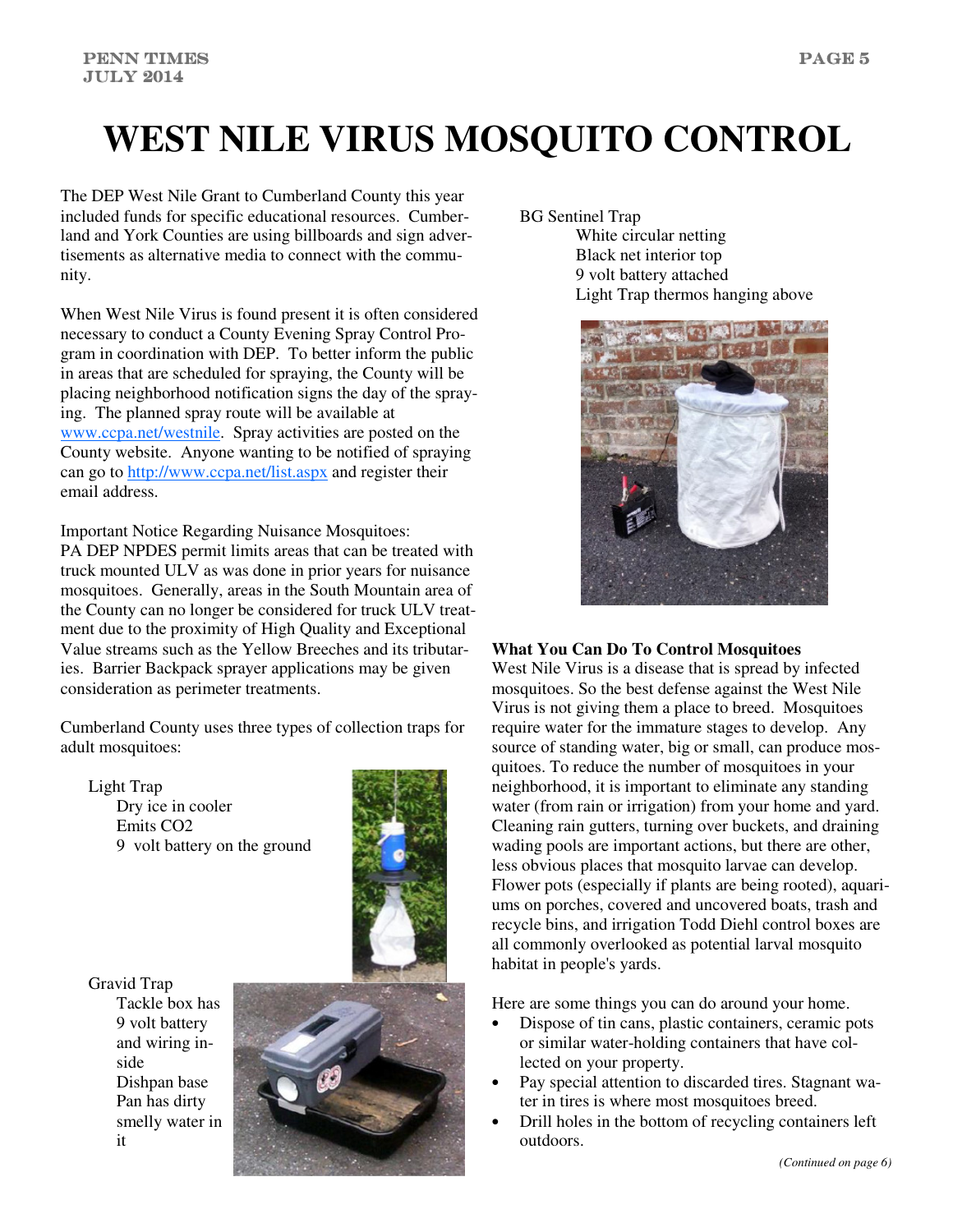- Have clogged roof gutters cleaned every year, particularly if the leaves from surrounding trees have a tendency to plug up the drains. Roof gutters can produce millions of mosquitoes each season.
- Turn over plastic wading pools when not in use. Stagnant water in a wading pool becomes a place for mosquitoes to breed.
- Turn over wheelbarrows and don't let water stagnate in birdbaths. Both provide breeding habitats for domestic mosquitoes.
- Aerate ornamental pools or stock them with fish. Water gardens can become major mosquito producers if they are allowed to stagnate. Clean and chlorinate swimming pools not in use. A swimming pool left untended by a family on vacation for a month can produce enough mosquitoes to result in neighborhood -wide complaints. Mosquitoes may even breed in the water that collects on pool covers.

It is not necessary to limit any outdoor activities, unless local officials advise you otherwise. However, you can and should try to reduce your risk of being bitten by mosquitoes. In addition to reducing stagnant water in your yard, make sure all windows and doors have screens, and that all screens are in good repair.

If West Nile virus is found in your area, here are some ways you can protect yourself.

- Take normal steps to prevent insect bites.
- Wear shoes, socks, long pants and a long-sleeved shirt when outdoors for long periods of time, or when mosquitoes are most active.
- Consider the use of mosquito repellent, according to directions, when it is necessary to be outdoors. Wash all treated skin and clothing when returning indoors.
- Remember, electromagnetic and ultrasound devices and Vitamin B are not effective in preventing mosquito bites.

### **Bti for Home Use**

State DEP and county mosquito control professionals have been using Bti, a naturally occurring bacteria, to kill mosquito larvae for years. This material is now widely available for you to buy and use yourself at home.

Bti can be purchased in small, donut-shaped form, often called "mosquito dunks", which are useful in small areas of standing water, such as a birdbath or small puddle of water that may gather in a low spot on your property. A granular form of Bti is available, and effective for larger areas, such as backyard ponds.

Bti can be purchased in many lawn and garden, outdoor supply, and home improvement stores. The great thing about this bacteria is that it kills only mosquito and black fly larvae. It is not harmful to people, pets, aquatic life (such as fish) or plants.

*The best way to control mosquitoes is still to get rid of standing water on your property. And, make sure you follow all label instructions carefully if you use Bti at home.*

# DISTRICT 1 MANDATORY SEPTIC PUMPING

Postcards were mailed for those residents who live in the first district of the mandatory septic pumping. A complete list of qualified pumpers for the Township is available at the Township Building. Residents who live in the shaded area on the map will have until December 31, 2014 to have their septic tanks pumped.

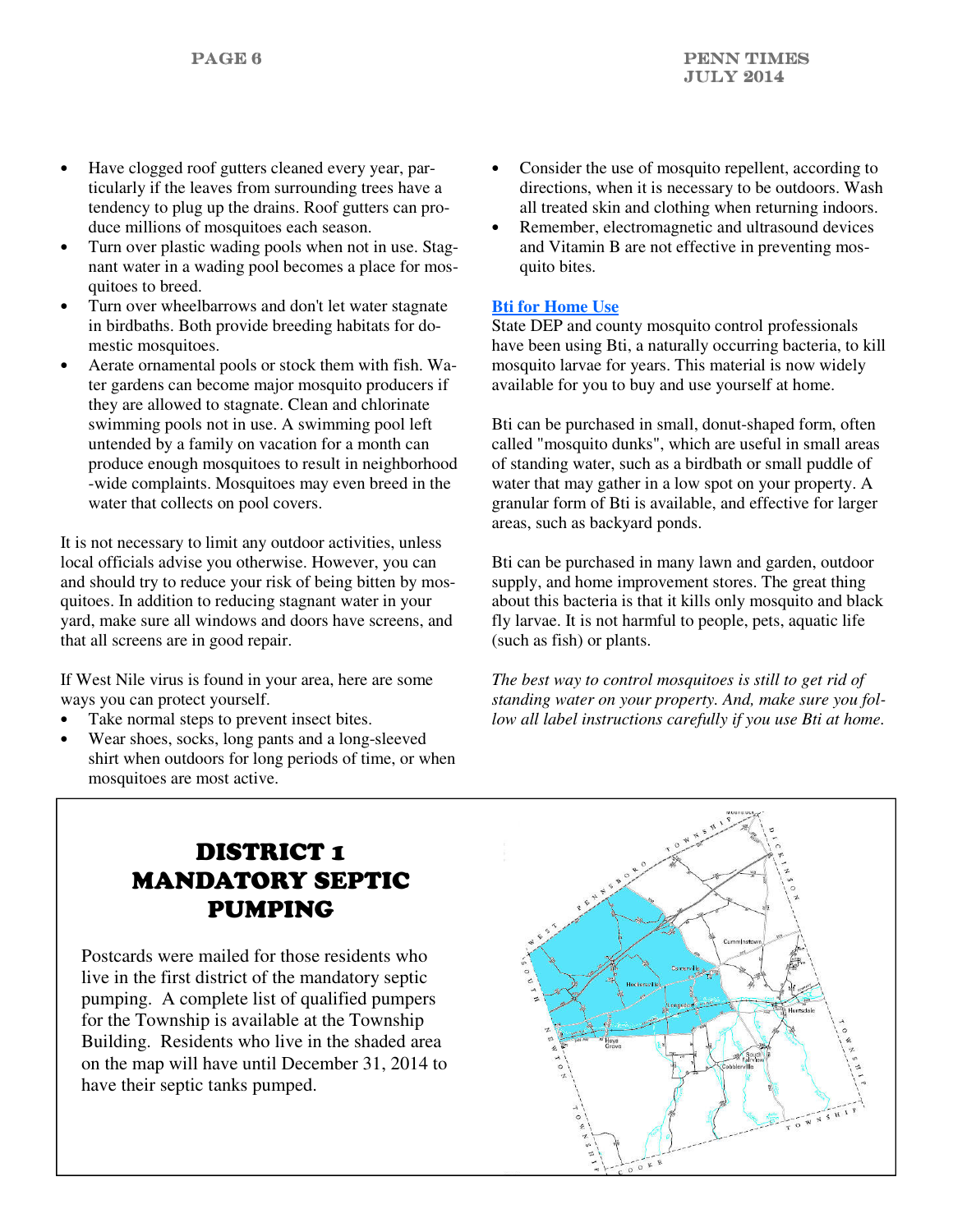### **Email Address Collection -**

The township is collecting email addresses to be able to efficiently deliver the newsletter and emergency information to our residents.

If you are interested in receiving information by email, please sign-up at

#### **www.penntwpcc.org**

- **Community Information**
- **Newsletter (sign up or cancellation of subscription)**

Like us on Facebook for emergency alerts and information on road closures.



# **PENN TOWNSHIP SERVICES**

 **\* Photo copies \$ .25 each** 

 **\* Faxing \$1.00 first page— \$. 50 each additional page** 

 **\* Laminating \$1.00 per item** 

 **\* Notary work \$2.00 a seal (No DMV forms or titles)** 

**The township will accept residential waste oil from vehicles** 

All services offered during normal business hours

**Find Your Name** 

**The names of two Township residents, selected randomly from township records, are "hidden" out of context somewhere in this newsletter. Find your name and we will treat you to a \$20 gift certificate to Saylor's Market in Newville. If you find your name, claim the reward by stopping by Saylor's Market before August 31. Our thanks to Curt Saylor for his donation to the newsletter.**

# **Newsletter Advertising**

The PENN TIMES is published quarterly (January, April, July, and October), and offers area businesses the opportunity to advertise their businesses to all of the residents of the township. Advertisements may be changed to fit the seasons. Seasonal businesses may choose to advertise in the issue that is closest to their peak season.

 The following are the prices for advertising in the 2014 PENN TIMES:

| <b>Size</b>                   | Cost/Issue | Cost/Year |
|-------------------------------|------------|-----------|
| 1/8 Page (Business Card) \$50 |            | \$175     |
| $\frac{1}{4}$ Page            | \$100      | \$350     |
| $\frac{1}{2}$ Page            | \$200      | \$700     |
| Full Page                     | \$400      | \$1400    |

Contact the township office at 486-3104 to reserve your space and for newsletter deadline.

### **CAN YOUR HOME BE EASILY IDENTIFIED BY EMERGENCY VEHICLES??**

There is a Township Ordinance that requires all homes to have the street number four inches high so that emergency vehicles can easily find your home. These street numbers are available for only \$10 from Bob Kough, 385-2179. This is not-for-profit, and Bob does this as a favor to the fire department.

## **WE NEED YOUR HELP**

Penn Township Board of Supervisors is looking for residents to serve on either the Planning Commission, as a Zoning Hearing Board Alternate or the Park & Recreation Committee. Planning Commission meets on the third Monday of the month, Zoning Hearing Board on the second Wednesday of the month when needed and Park & Rec meets on the first Thursday every month.

If you are interested in serving on any of these committees, please contact the Township Secretary at 486-3104 or speak with a supervisors.